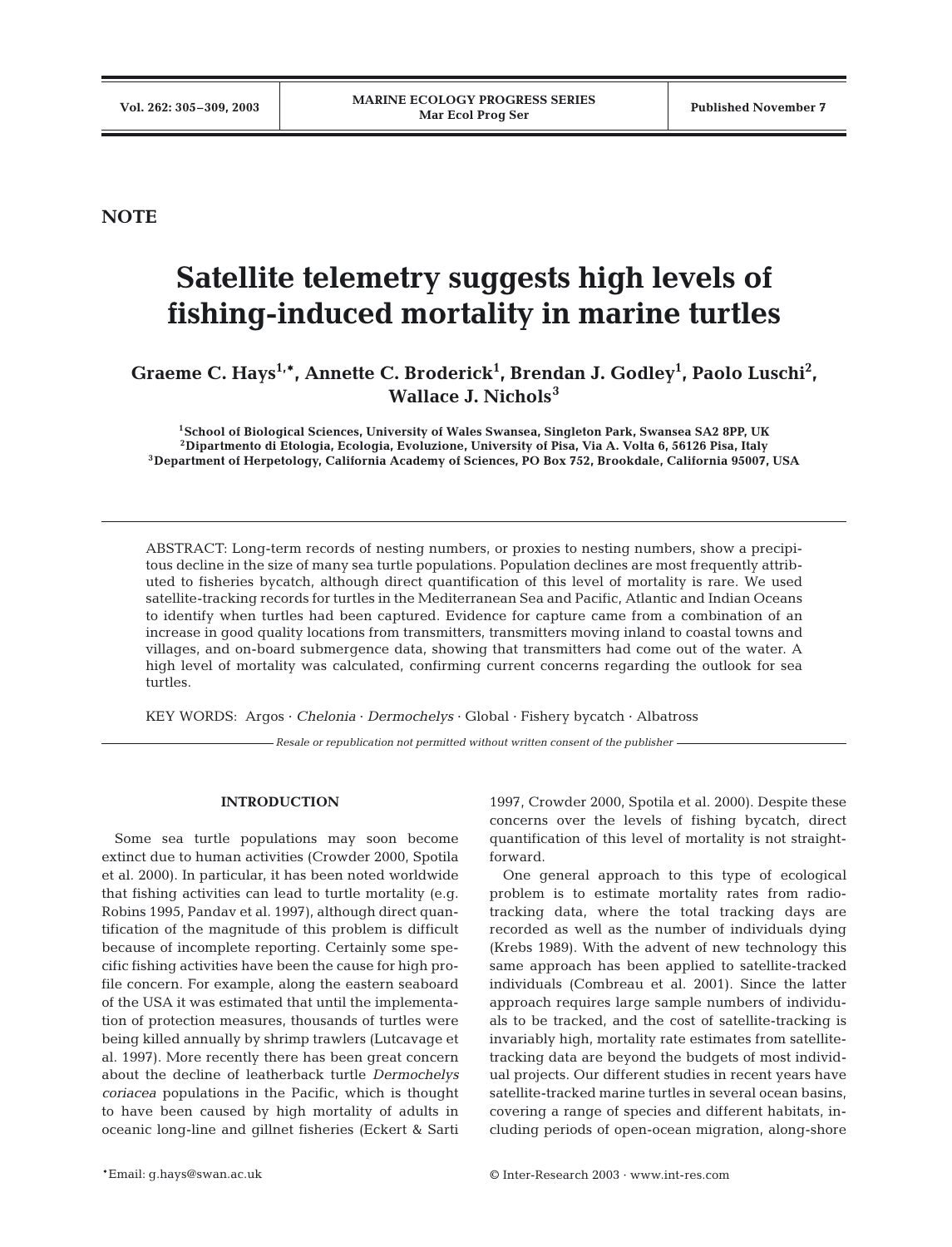migration and residence in coastal areas (presumably feeding home-ranges) (Papi et al. 1997, Luschi et al. 1998, Nichols et al. 2000). While the primary original objective of these studies was to identify the movements of turtles and the routes followed during longdistance migration, we also obtained evidence for the mortality of some of the tracked individuals. This paper describes the pooled results from these satellitetracking projects, considers the evidence of fisheries bycatch from satellite transmitters and provides annual mortality rate estimates for the turtles in question.

### **MATERIALS AND METHODS**

We satellite-tracked adult marine turtles around the world using Argos transmitters attached to the carapace. As well as providing the geographical location, the transmitter detected submergence patterns (time and duration) via a salt-water switch (Hays et al. 1999). The salt-water switch consisted of a pair of metal screws emerging from the transmitter. When submerged, seawater completed an electrical circuit between the screws. The times when this circuit was completed (i.e. the transmitter was submerged) and when it was not completed (i.e. the transmitter was at the surface or ashore) were recorded and relayed via the Argos system.

Turtles were tracked for varying lengths of time, until cessation of transmitter signals. Presumably, most of these cases reflected failure of the transmitters or battery depletion. In some cases, however, there was unusual telemetry from transmitters, suggesting turtles had been captured by fishermen. The following evidence supported this view: (1) sudden movement of tracked turtles to inland villages and towns and/or (2) sudden increase in the rate of good quality locations received (i.e. Location Classes 1, 2 and 3, which are generally within 1 km of the true position), indicating that the transmitters were no longer submerged (which

prevents signals being transmitted) and/or (3) direct information from submergence sensors (the salt-water switch) on-board the transmitter, indicating the turtles were no longer submerging.

We used the Trent & Rongstad (1974) estimator of the mortality rates, where  $S =$  daily survival rate and  $M =$ annual mortality rate:

$$
S = 1 - \frac{\text{number of deaths}}{\text{total tracking days}}
$$

$$
M = 1 - S^{365.25}
$$

Confidence limits on this estimate were calculated using the variance for a binomial distribution, i.e. variance of  $S = [S(1-S)]/n$ , where  $n =$  the number tracking days.

#### **RESULTS**

In a total of  $5923$  tracking days ( $n = 50$  turtles), there were 6 instances where the satellite telemetry data suggested a turtle had been captured (Table 1, Fig. 1). This was supported by direct observations in fishing villages that in 3 of the 6 cases, turtles were dead: 1 leatherback on the Kai Islands, Indonesia, and 1 loggerhead and 1 green turtle in Baja, California, USA. The remaining 3 inferred turtle mortalities involved 1 loggerhead tracked crossing the North Pacific from California to near Japan, 1 loggerhead tracked moving along the eastern seaboard of Africa from South Africa to Tanzania, and 1 leatherback tracked off South Africa. In none of the 3 cases was the death of the turtle confirmed.

In our calculations, total tracking days did not include the period after the transmitter came out of the water. These calculations yield an annual mortality rate of  $M = 0.31$  (95% CI = 0.07–0.49) (Fig. 2). The relatively high confidence interval is a consequence of *S* being so close to 1, meaning a tiny error in the estimate

Table. 1. Green turtle *Chelonia mydas*, loggerhead turtle *Caretta caretta,* leatherback turtle *Dermochelys coriacea*. Satellitetracking data compiled for mortality estimates. GT, LT, Let = green turtles, loggerhead and leatherback turtles, respectively. n = no. of turtles; TTD = total tracking days; no. died = no. of tracks ending in fishing-induced mortality

| Study no. | Species, location       | n  | TTD  | No. died | Source                                            |
|-----------|-------------------------|----|------|----------|---------------------------------------------------|
|           | GT, South China Sea     | Ċ. | 335  | 0        | Luschi et al. (1996)                              |
|           | GT, Mediterranean Sea   | 3  | 803  | $\Omega$ | Godley et al. (2002)                              |
| 3         | GT. Eastern Pacific     | 10 | 697  |          | W. J. Nichols (unpubl.)                           |
| 4         | GT, Equatorial Atlantic | 13 | 773  | $\Omega$ | Luschi et al. (1998), Hays et al. (2002, unpubl.) |
| .5        | LT. Indian Ocean        | 9  | 1385 |          | Papi et al. (1997), Luschi et al. (2003, unpubl.) |
| 6         | LT, Pacific Ocean       |    | 919  |          | Nichols et al. (2000, unpubl.)                    |
|           | Let, Indian Ocean       |    | 1004 |          | Hughes et al. (1998, unpubl.)                     |
| 8         | Let. Pacific Ocean      |    |      |          | W. J. Nichols (unpubl.)                           |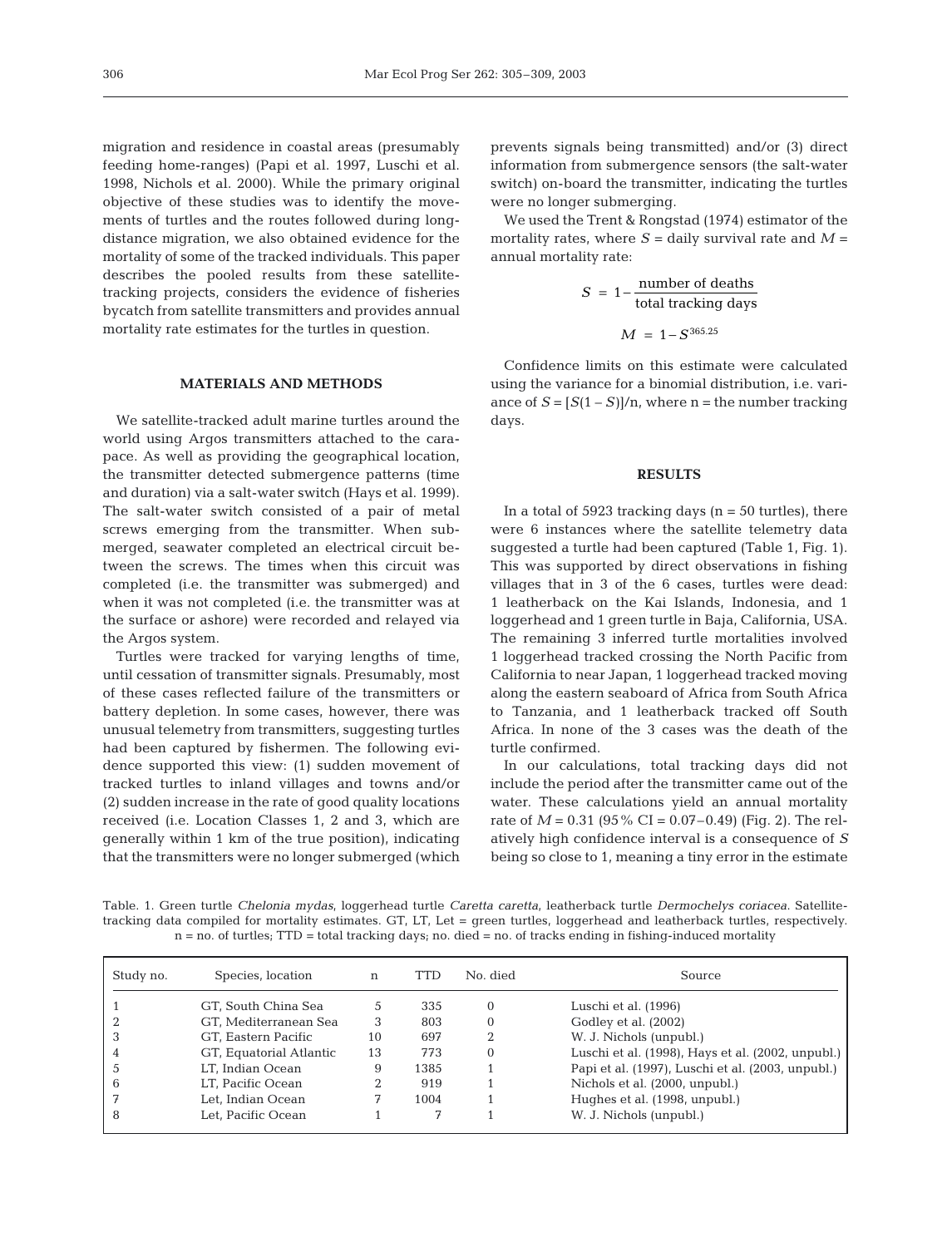

Fig. 1. Locations of turtle-tracking studies. Numbers show approximate position of each tracking study referred to in Table 1. Total tracking days and number of tracks ending in fishing-induced mortality were: 1 = 335 d, 0 died; 2 = 803 d, 0 died; 3 = 697 d, 2 died; 4 = 773 d, 0 died; 5 = 1385 d, 1 died; 6 = 919 d, 1 died; 7 = 1004 d, 1 died; 8 = 7 d, 1 died

of *S* would produce a large change in the value of *M*. We explored how this confidence interval would change with larger sample sizes. Assuming that  $M =$ 0.31, as the total number of tracking days increases to 50 000, the 95% confidence interval for *M* will be reduced to 0.24–0.38 (Fig. 2).

## **DISCUSSION**

Radio-tracking is a standard tool for estimating mortality rates of tracked turtles. Satellite-tracking, because of its global coverage, improves on this method, estimating mortality in species that may move large distances. However, it is clearly important to be able to identify when a tracked individual has died. It has been suggested that merely the loss of transmissions from a satellite-tracked individual may provide some index of the level of mortality (Polovina et al. 2000). While this approach may be of some use in identifying differences in mortality levels between different groups of animals, it is likely to overestimate the absolute levels of mortality, as satellite transmitters cease to transmit for many other reasons than simply mortality of the tracked individuals (Plotkin 1998).

It is more informative if data relayed via a satellite system can specifically indicate mortality. For example, Combreau et al. (2001) used several criteria, including temperature and activity data relayed via transmitters, to ascertain mortality of satellite-tracked houbaru bustards. Similarly, our approach involved the temporal pattern of locations, Argos location class

and on-board submergence data to identify mortality events. In most cases, this approach is inevitably inferential, since direct reports of dead turtles are rare. Indeed, if all the turtles killed by humans were reported, then there would be no need to use satellite telemetry to estimate mortality rates.

It is possible that satellite transmitters are removed by fishermen, the turtles released and the transmitter taken ashore. However for hard-shelled species, we



Fig. 2. Confidence interval (95%) for the annual mortality rate  $(M) = 0.31$ , given different sample sizes for the total tracking days. We had a total of 5923 tracking days and the 95% CI of *M* was 0.07–0.49. If, in a hypothetical situation, tracking days increased to 50 000 and a comparable mortality rate was recorded, the 95% CI would decrease to 0.24–0.38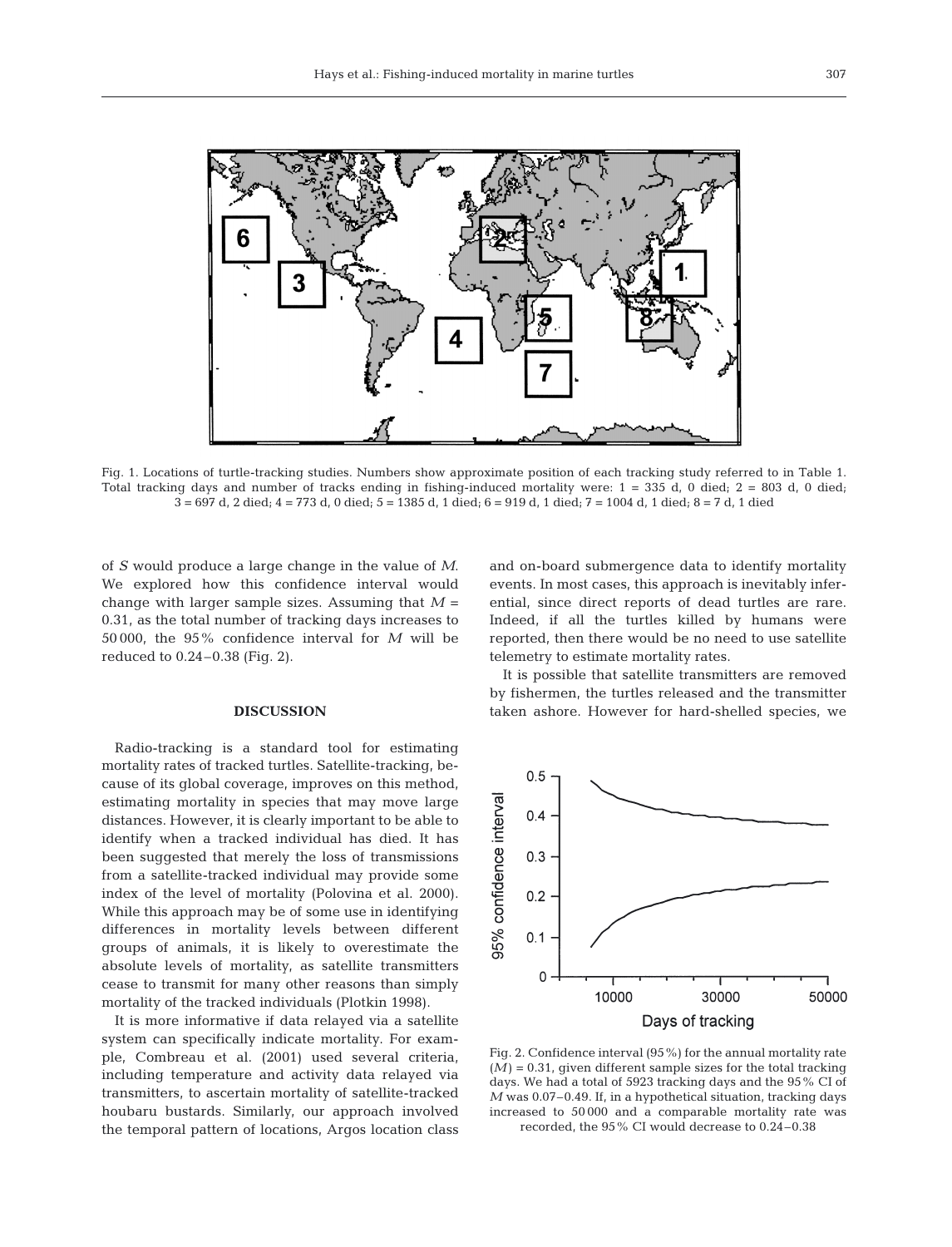attached the transmitter using very strong epoxy to make its removal difficult. Furthermore, in 3 cases dead turtles were observed with transmitters still attached. We are therefore confident that our inference of fishing-induced mortality was indeed correct. One should also bear in mind that we may have missed some cases of fisheries-bycatch. Although Argos provides global coverage, the satellites are not in the transmitters' 'sight' all the time—there is a finite number of satellite overpasses, typically around 10 to 30 d<sup>-1</sup> depending on latitude, with intervals of 1 h or more when no satellite overpass takes place (for more information see www.argosinc.com/). Therefore it is possible that during these intervals, a turtle might be captured by fishermen and the transmitter discarded into the sea or brought on board a ship or into a building, meaning that signals indicating the death of the turtle are not received.

For adult turtles, previous mortality estimates have mostly been based on counting and identifying female turtles on nesting beaches. By tagging individuals while they are nesting and then re-identifying them in subsequent years, an estimate of the annual mortality rate can be determined. This approach is, to some extent, limited by tag loss and also by turtles not being resighted even when they have returned to nest, leading to maximum mortality estimates being produced. Bjorndal (1980) used mark-recapture techniques to estimate the annual mortality for adult female green turtles nesting in Costa Rica to be 0.39 between 1959 and 1978, consistent with high captures of turtles by fishermen. Along the east coast of the USA, a similar approach has produced estimates of annual mortality rates for adult turtles of about 0.2 (National Marine Fisheries Service 2001). Spotila et al. (2000) used implanted PIT tags to identify individuals and conducted intensive beach patrols to locate almost all the nesting individuals. In this way they estimated that the annual rate of mortality for leatherback turtles nesting on the Pacific coast of Costa Rica was around 0.34, a level that could lead to the rapid extinction of this population (Spotila et al. 2000). Viewed in the context of these results, our estimate of turtle annual mortality rates derived from satellite transmitters  $(M = 0.31)$  is not surprising and confirms that fisheries bycatch is a pressing concern.

One of the key assumptions when using radio or satellite telemetry to estimate mortality rates is that the transmitter itself does not affect an animal's survival (e.g. Winterstein et al. 2001). Some types of equipment attached to turtles have directly contributed to an increased mortality rate, e.g. plastic flipper tags, which become entangled in fishing nets and thus raise the chances of turtle mortality (Nichols & Seminoff 1998, Suggett & Houghton 1998). Therefore, to minimise the

chance that satellite tags will become snagged in fishing gear, the epoxy used for attachment is streamlined to provide a smooth hydrodynamic shape, and there is little protruding from the attachment that could become snagged. Furthermore, at least for the eastern Pacific, high mortality levels are evident from direct assessments of dead turtles in fishing villages (Gardner & Nichols 2001).

Regional variations in turtles mortality might be expected, for example, due to fishing techniques and fishing intensity. Similarly, species-specific patterns might also be expected, due to differences in habitats and depth distributions of the various species (Polovina et al. 2003). However, given that we only have small sample sizes for each region and species, we feel it would be too speculative to estimate regional and speciesspecific mortality rates at this stage. Certainly for green turtles at Ascension Island, a recent estimate of the annual number of nests gave comparable numbers to those recorded 25 yr previously (Godley et al. 2001) suggesting that this population is probably not in decline. In contrast, many nesting populations in the Pacific have shown long-term declines, reinforcing the concern for the conservation of this species (Limpus 1995). We therefore do not suggest that an annual mortality rate of 0.31 applies universally across regions and species. Rather, our main aims with this study are to introduce the concept of using satellite telemetry to identify mortality in sea turtles; to show, in the most general of ways, that mortality rates for this group are high; and finally, to find a way forward for collaboration between different research groups, so that regional and species-specific mortality estimates can be derived from satellite-tracking studies. Once regionally specific mortality rate estimates have been obtained, comparisons with regional fishing effort will then be possible along the lines of studies already conducted with albatrosses, another group suffering heavy fisheries bycatch (Weimerskirch et al. 1997, Hyrenbach & Dotson 2003). Even with the limited data currently available, the strongest message from this initial study is that adult turtles are experiencing high levels of fishery bycatch, highlighting the need for increased protection.

#### LITERATURE CITED

- Bjorndal KA (1980) Demography of the breeding population of the green turtle, *Chelonia mydas*, at Tortuguero, Costa Rica. Copeia 1980:525–530
- Combreau O, Launay F, Lawrence M (2001) An assessment of

*Acknowledgements.* We thank Melissa Snover for comments on earlier drafts of the manuscript, George Hughes for assistance with fieldwork in South Africa and all the many individuals and organisations that contributed to the projects referred to in this study.